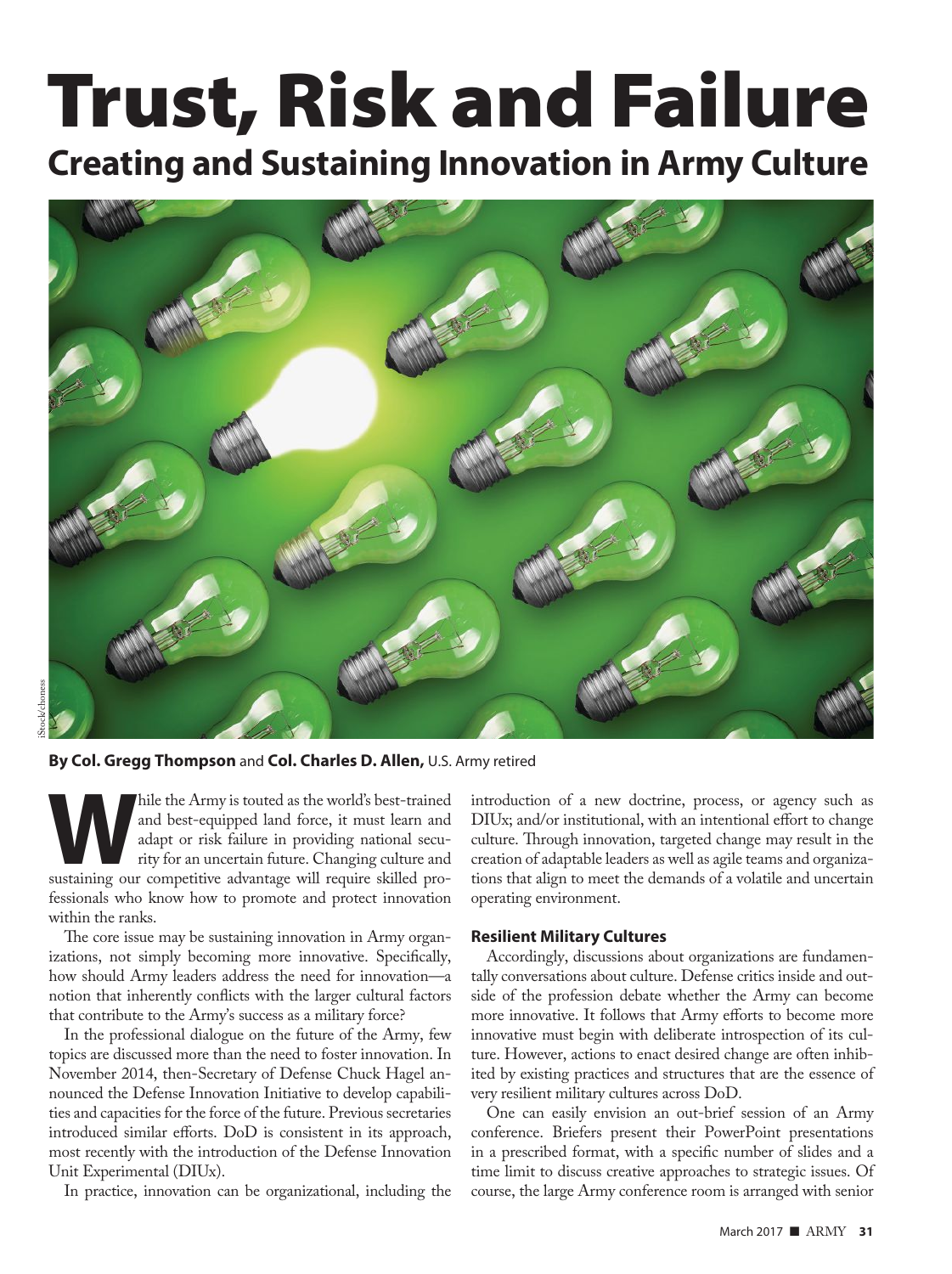Dan Baechle, left, a mechanical engineer at the U.S. Army Research Laboratory, tests a prototype of a device he designed to reduce arm tremors for marksmanship training.



leaders at the front table and subordinates arrayed behind them, organized in rows by rank and position.

This common picture is an example of the Army's strong hierarchical culture and demonstrates a dimension of organizational culture that social psychologist Geert Hofstede calls power distance. Hofstede identified cultures with high power distance as centralized, authoritative and hierarchical, with large supervisory staffs.

Members of high power distance cultures typically expect power and authority to be concentrated at the top of the hierarchy and distributed unequally among members. High power distance combined with the presence of cultural in-groups, another of Hofstede's organizational dimensions, influence how organizations develop, operate and ultimately innovate.

In-group collectivism reflects the degree of cohesiveness within an organization. Thus, the presence of in- and out-groups

*Col. Gregg Thompson is a faculty instructor in the Department of Command, Leadership and Management at the U.S. Army War College. Previously, he served as the director for capability development and integration at the Maneuver Support Center of Excellence, Fort Leonard Wood, Mo. He holds a bachelor's degree from the University of Nebraska-Lincoln; and master's degrees from National Louis University, Ill., and the War College. Col. Charles D. Allen, USA Ret., is professor of leadership and cultural studies in the Department of Command, Leadership and Management at the War College. His active-duty assignments included teaching at the U.S. Military Academy and the War College. He holds a bachelor's degree from West Point, and master's degrees from Georgia Tech, the School of Advanced Military Studies and the War College.*

in high power distance cultures reinforces cultural norms contrary to those typically exhibited in highly innovative organizations. How often do Army leaders conclude their statements followed by "Hoo-ah," to which the collective response is a hearty, "HOO-AH!"? This happens reflexively and without challenge to the perceived consensus.

As organizational members seek to become part of in-groups, they often embrace established norms and accept unquestioningly the framing, problem definition and solutions to organizational challenges expressed by senior members of the hierarchy. All members understand it is important to "stay on message" and be team players. It's not surprising that traditional Army culture is often described as incongruous with the characteristics of innovative organizations.

In the institutional setting, highly cohesive cultures can inhibit the exercise of creative thinking principles. In a learning organization, subordinates should expect to appropriately challenge the assumptions, judgments and guidance of their senior leaders. For senior military leaders, managing the tension between these two cultural aspects can be more art than science. Army leaders can have the greatest influence in changing culture by shaping the climate at their specific location and level.

## **Trust and Openness, Risk-Taking**

Swedish researcher Goran Ekvall's dimensions of climates for innovation in organizations provide a useful framework for military leaders. Two of these dimensions in particular—trust and openness, and risk-taking—illustrate items of leverage for the Army.

The trust and openness dimension in an innovative climate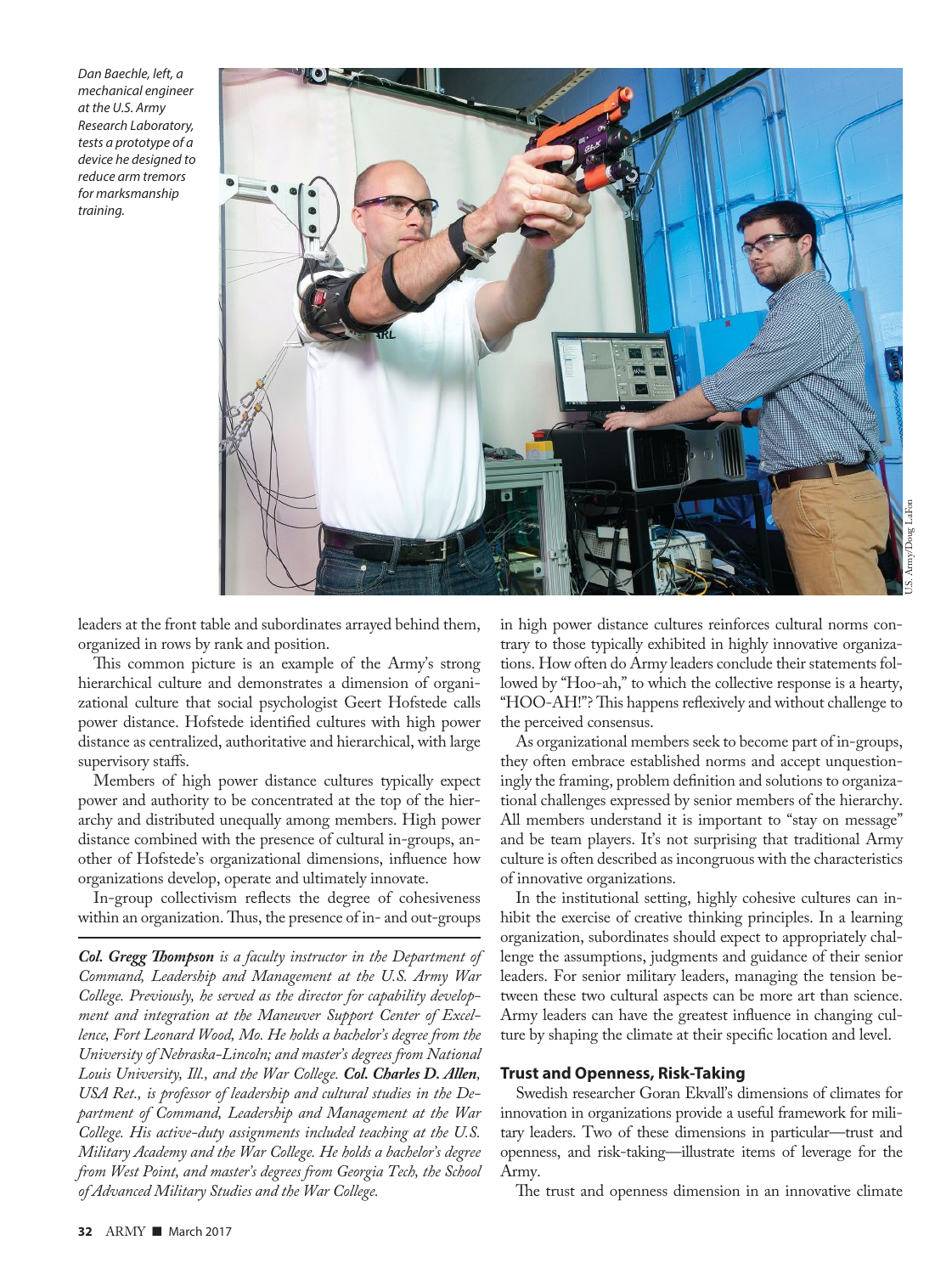challenges the norms of a traditional military culture and its high power distance hierarchy. Members of organizations fostering innovation often thrive on a leader-member relationship that values open, critical dialogue. The climate is less dependent on compliance and centralized authority. It relies more on the expectation that every member of the team can and should challenge the ideas and directives of the organization. Every point of view is valued; members expect to be heard.

How amenable is Army culture to its members openly discussing institutional and organizational goals, and leader-determined ideas and outcomes? Do its members trust organizational leaders to value their contribution to the process? Imagine the organizational tensions if every member of a hierarchical bureaucracy expected their collective ideas to be considered equally. Local climates operate within the context of the more pervasive organizational culture. Thus, the dimension of trust





and openness is an important component of the innovation climate within a creative organization.

The challenge for Army leaders is fostering this type of leadermember relationship within the parameters of its high power distance cultural norms. The problem is exacerbated by Army doctrine that is wholly commander-centric, with the untested assumption that commanders have knowledge and experience superior to that of all members within their commands.

Similarly, the risk-taking dimension of a climate for innovation describes organizations that are increasingly tolerant of and comfortable with failure. In fact, failure is an expected and valued outcome of innovation. The purposeful testing of ideas and prototypes to failure is fundamental to learning and innovative organizations—to make what decision theorist Paul J.H. Shoemaker calls "brilliant mistakes."

Candidly, the nature of the Army's underlying culture most

likely will not fundamentally change but rather, continue to rely on high power distance and cohesiveness to accomplish its missions. The Army as an institution is too big and too anchored in the cultural dimensions that have brought it success. It is natural for an institution to seek stability and maintain success in its core competencies, so it will resist large-scale pressures to change the fundamental way that it gets things done.

### **Local Climates of Innovation**

Perhaps one solution begins with an understanding of what the Army as an institution requires. Rather than attempting to make the entire Army and its basic culture more innovative, leaders should seek to create local climates of innovation within the existing culture.

By doing so, two approaches align to support the larger organizational goals. First, leaders throughout the Army must believe in the potential of their organization's ideas or new ways of doing things and therefore, be advocates for change. The Army aspires to be a learning organization and is openly seeking ideas and solutions through a number of initiatives and programs. Leaders who understand the value of innovative climates and are willing to underwrite the organizational risks inherently assume the responsibility to communicate the results to the larger

Top: An Army chemical engineer investigates biofermentation in gut bacteria; left: A research fellow works on a project to print experimental muscle tissue for reconstructive surgery.